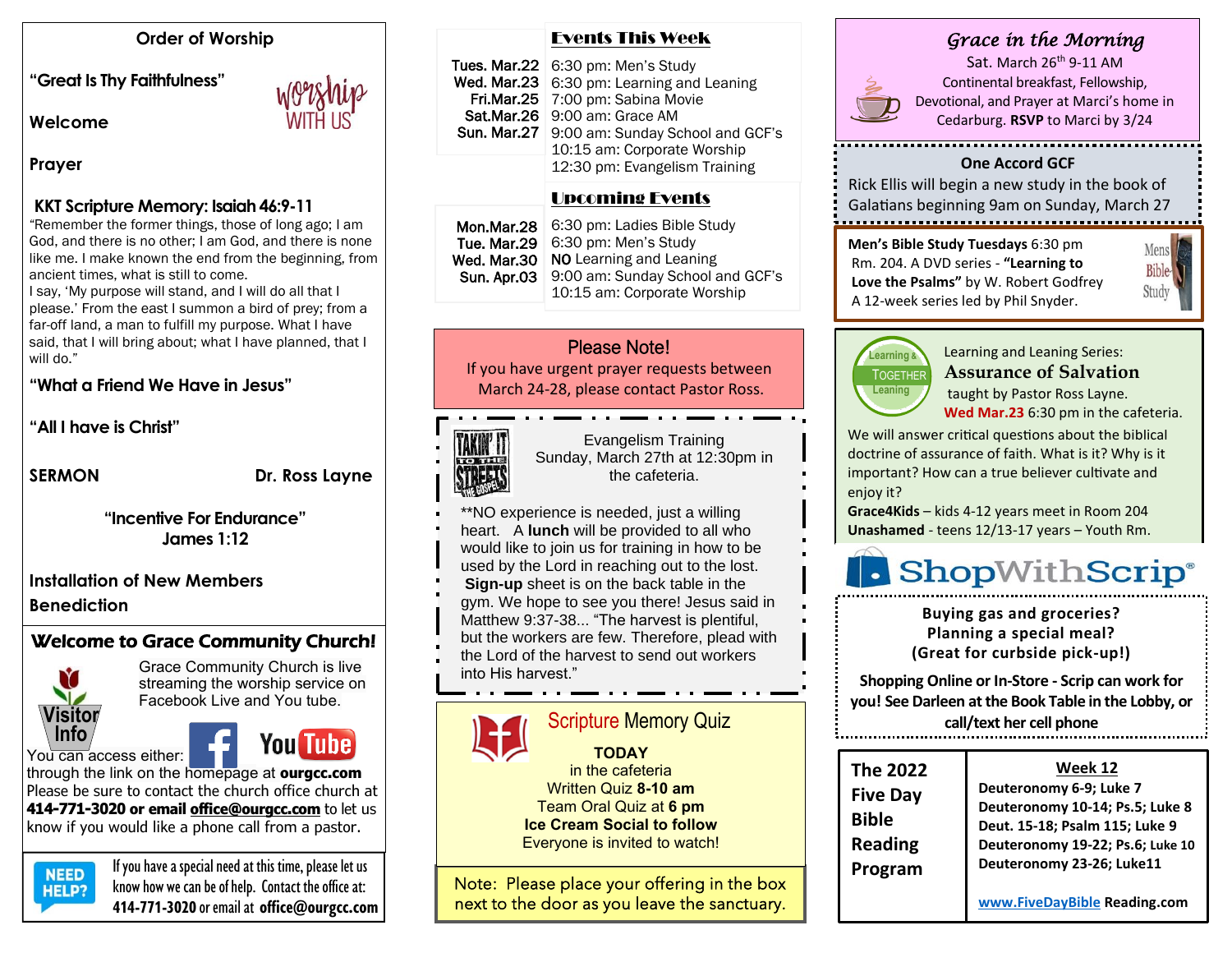#### ANNIVERSARIES

**Mar.29:** Doug & Marci Ferrell Dean & Brenda Mertins



**Mar.19:** Miles Simmons, Dale Stefanich **Mar.20:** Melody Castro **Mar.22:** Rhys Ivy, Mark Swan **Mar.23:** Jim Donohoo **Mar.26:** Laurie Fugate, Kate Ivy **Mar.28:** Benedicto Martinez **Mar.29:** Caleb Hintz, Laurie Klafke

#### *Today I will pray for:*

#### **Our Church Family**

- **\* Alan M. -** healing
- **\* Kathleen C. –** Healing
- **\* Tim C-** Healing
- **\* David S –** Healing, regain strength
- **\* Ben S.** Healing
- **\* Rae Ann -** Healing
- **\* Roxanne L**  Strength
- **\* Benedicto M -** Healing
- **\* Angela T -** Healing
- **\* Linda G -** Slow progression of disease & symptoms
- \* **Mary H**  Healing
- **\* Kate G –** Healing
- **\* Andrew G -** Serving in the Army.
- **\* Strong marriages at GCC**
- **\* Church members & attendees without jobs**
- **\* Lost friends & family**

#### **Missionaries Serving Locally & Overseas:**

- \* **Tige and Renee Smith** Cambodia
- **\* SBC Gerson Reyes –** Mexico City, Mexico
- **\* Victor A - MERF** Cyprus, Egypt, & Middle East
- **\* Grace H, Tim T -** Philippines
- **\* Samuel M -** Romania
- **\* Eugeniusz T -** Poland Ukraine Relief
- **\* Nate Muse Family -** Australia
- **\* Regan & Mellie M Family**  South Africa
- **\* SBC Africa Representatives – Bayak; Radi I.,**
- **Prosper, Simon S.**
- **\* SBC Myanmar Representative - Henry L-**
- **\* SBC India Rep. - Kishore, Prasanna Kumar, Gumadi Ebenezer**
- **\* Jarrett, Joel, Jeff M., Phil. -** Grace to the Streets
- **\* Milwaukee Rescue Mission**
- **\* WVCY Radio WI USA**



**Sunday Morning GCF & Sunday School Groups One Accord GCF -** Rm. 306 - Led by Rick Ellis **New Life GCF -** cafeteria – Led by Doug Ferrell– in Ephesians **Sunday School:**

**PreK-6years -** Rm 207 - Melissa Layne/ Karen Donohoo **7-12 years -**Library - Ariail Layne and helper

#### **Helpers for Today**

**Opening Prayer:** Al Piggott **Sunday School:** Rotating Schedule **Nursery:** Anita Weinzatl, Mickey Frank **Children's Church:** Debbie O'Brien, Renae Ebert **Greeters:** Al and Mary Piggott, Martin and Anna Ehret, Jan Bergersen, Heather Holoubek

#### **Helpers for March 27**

 **Greeters:** Doug and Marci Ferrell, Cheryl Bishop, **Opening Prayer:** Randy Slak **Sunday School:** Rotating Schedule **Nursery:** Jodi Petty, Heather Holoubek, Evelyn Hintz **Children's Church:** L. Klafke, K. Jones, J.Hintz Angela Langer, Kim Ungemach

#### **Praise Team**

John Jaquez (leader), Tim & Suzanne Caldwell, Tim & Judi Kasun, Al Piggott, Melissa Piggott, Jeff & April Smith

#### **Technical and Sound**

Jesse Ceron, Kurt Sonnenburg, Dean Mertins

 **GCC Giving**



**Last Week 2022: \$7,427.46 Last Week 2021: \$4,259.00 YTD 2022: \$61,822.61 YTD 2021: \$62,336.00 Poland/Ukraine – Total: \$15,067.00**

#### **Invest In a Vision:**

Special offerings are given for the GCC building fund. To donate, write **Invest in A Vision** (IIAV) on memo line of your check. **Last Week: \$620.00 Total Received: \$314,785.82 SCRIP: Total Profit for Jan.- Feb. 2022 - \$427.01 Total Profit for Jan. - Dec. 2021: \$3,280.42**



March 20th, 2022



SERMON:

## **"INCENTIVE FOR ENDURANCE"**

Presented by:

Dr. Ross Layne

*"…he will receive the crown of life" James 1:12*